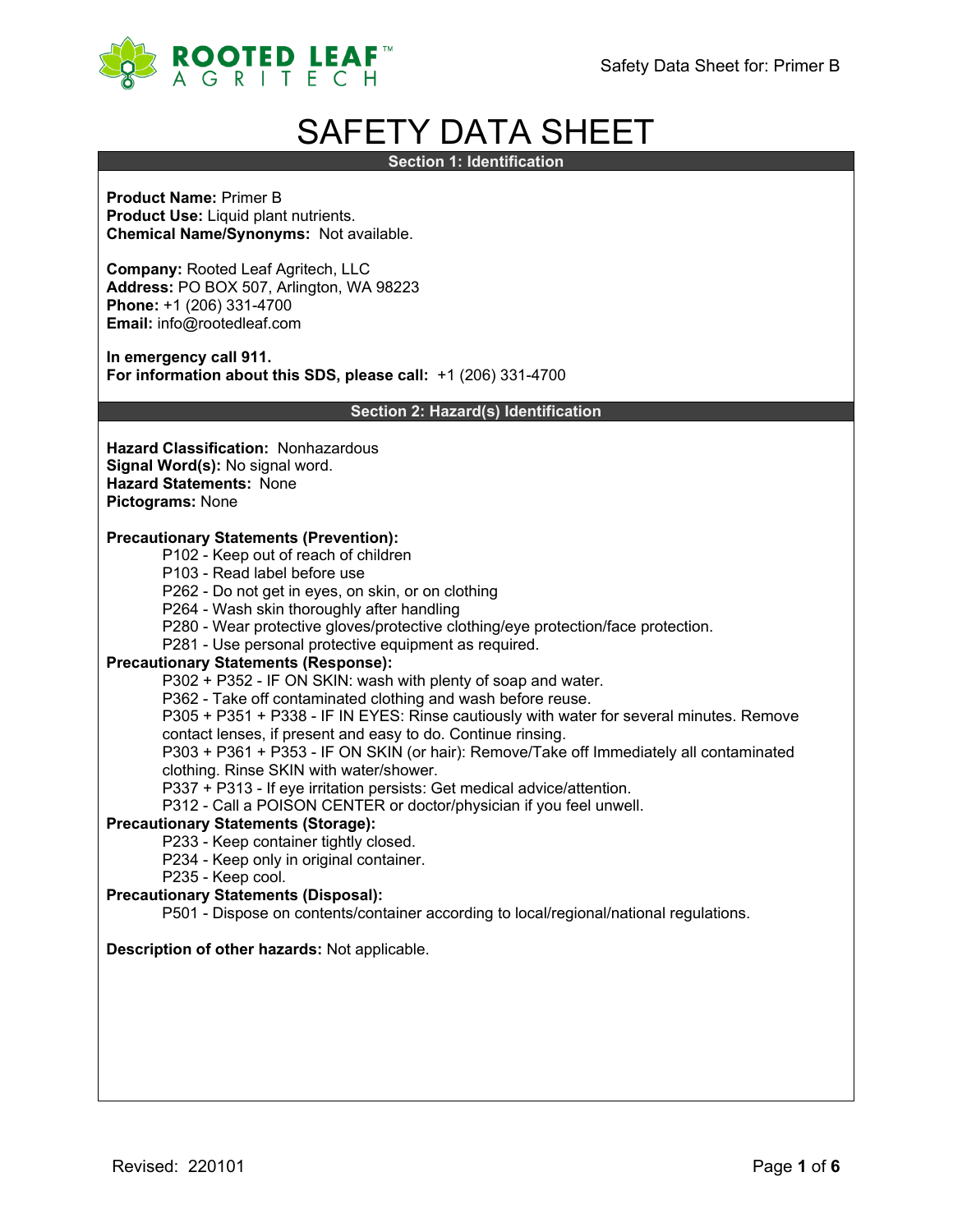

#### **Section 3: Composition/ Information on Ingredients**

| <b>Chemical Name</b>    | Synonym               | CAS#       | Conc.      |
|-------------------------|-----------------------|------------|------------|
| Calcium Nitrate         | Calcium dinitrate     | 10124-37-5 | $10 - 15%$ |
| Magnesium Nitrate       | Magnesium dinitrate   | 10377-60-3 | $< 5\%$    |
| Monopotassium phosphate | Potassium biphosphate | 7778-77-0  | $< 5\%$    |

#### **Section 4: First-Aid Measures**

**After skin contact:** Flush contaminated skin with plenty of water for at least 5 minutes. Get medical attention if symptoms occur. Wash clothing before reuse. Clean shoes thoroughly before reuse.

**After eye contact:** Immediately flush eyes with plenty of water, occasionally lifting the upper and lower eyelids. Check for and remove any contact lenses. Continue to rinse for at least 20 minutes. Get Medical attention if symptoms occur.

**After inhalation:** Remove victim to fresh air and keep at rest in a position comfortable for breathing. If not breathing, if breathing is irregular, or if respiratory arrest occurs, provide artificial respiration or oxygen by trained personnel. It may be dangerous to the person providing aid to give mouth-to-mouth resuscitation. Get medical attention if adverse health effects persist or are severe. If unconscious, place in recovery position and get medical attention immediately. Maintain an open airway. Loosen tight clothing such as a collar, tie, belt or waistband. In case of inhalation of decomposition products in a fire, symptoms may be delayed. The exposed person may need to be kept under medical surveillance for 48 hours.

**After swallowing**: Wash out mouth with water. Remove dentures if any. Remove victim to fresh air and keep at rest in a position comfortable for breathing. If material has been swallowed and the exposed person is conscious, give small quantities of water to drink. Stop if the exposed person feels sick as vomiting may be dangerous. Do not induce vomiting unless directed to do so by medical personnel. If vomiting occurs, the head should be kept low so that vomit does not enter the lungs. Get medical attention if adverse health effects persist or are severe. Never give anything by mouth to an unconscious person. If unconscious, place in recovery position and get medical attention immediately. Maintain an open airway. Loosen tight clothing such as a collar, tie, belt or waistband.

**Notes to Physician**: In case of inhalation of decomposition products in a fire, symptoms may be delayed. The exposed person may need to be kept under medical surveillance for 48 hours. **Specific Treatments**: No specific treatment.

**Protection of First-Aiders**: No action shall be taken involving any personal risk or without suitable training. It may be dangerous to the person providing aid to give mouth-to-mouth resuscitation. If concentrated product is encountered, comply with guidelines regarding handling and personal protective equipment in Sections 7 and 8.

#### **Section 5: Fire-Fighting Measures**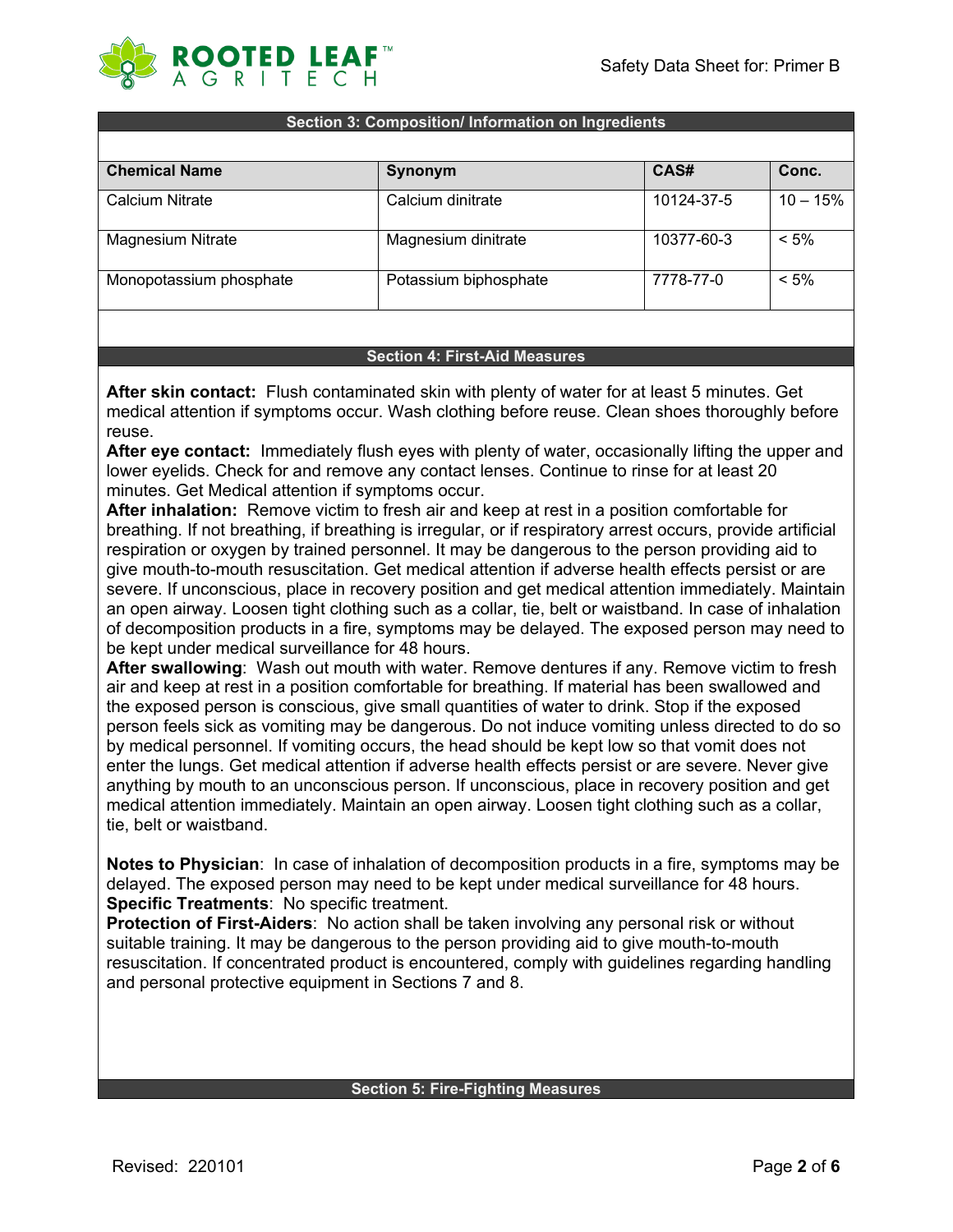

**Suitable extinguishing agents:** Water spray, extinguishing powder, CO2, or any media suitable for the surrounding fire.

**Special protective actions for firefighters:** Promptly isolate the scene by removing all persons from the vicinity of the incident if there is a fire. No action shall be taken involving any personal risk or without suitable training.

**Special protective equipment for firefighters:** Fire-fighters should wear appropriate protective equipment and self-contained breathing apparatus (SCBA) with a full face-piece operated in positive pressure mode.

#### **Section 6: Accidental Release Measures**

**Non-Emergency Personnel Precautions:** No action shall be taken involving any personal risk or without suitable training. Keep unnecessary and unprotected personnel from entering. Do not touch or walk through spilled material. Avoid breathing vapor or mist. Provide adequate ventilation. Wear appropriate respirator when ventilation is inadequate. Put on appropriate personal protective equipment.

**Emergency Personnel Precautions:** If specialized clothing is required to deal with the spillage, take note of any information in Section 8 on suitable and unsuitable materials. See also the information above in "nonemergency personnel."

**Measures for environmental protection:** Avoid dispersal of spilled material and runoff and contact with soil, waterways, drains and sewers. Inform the relevant authorities if the product has caused environmental pollution (sewers, waterways, soil or air).

**Measures for cleaning/collecting:** Stop leak if without risk. Move containers from spill area. Approach release from upwind. Prevent entry into sewers, water courses, basements or confined areas. Wash spillages into an effluent treatment plant or proceed as follows. Contain and collect spillage with non-combustible, absorbent material e.g. sand, earth, vermiculite or diatomaceous earth and place in container for disposal according to local regulations (see Section 13). Dispose of via a licensed waste disposal contractor. Contaminated absorbent material may pose the same hazard as the spilled product. Note: see Section 1 for emergency contact information and Section 13 for waste disposal.

#### **Section 7: Handling and Storage**

**Handling:** Put on appropriate personal protective equipment (see Section 8). Do not ingest. Avoid contact with eyes, skin, and clothing. Do not expose open wounds. Avoid breathing vapor or mist. Keep in the original container or an approved alternative made from a compatible material, kept tightly closed when not in use. Empty containers retain product residue and can be hazardous. Do not reuse container. Eating, drinking and smoking should be prohibited in areas where this material is handled, stored and processed. Workers should wash hands and face before eating, drinking and smoking. See also Section 8 for additional information on hygiene measures.

**Storage:** Store in accordance with local regulations. Store in original container protected from direct sunlight in a dry, cool (not less than 45°F) and well-ventilated area, away from incompatible materials (see Section 10) and food and drink. Keep container tightly closed and sealed until ready for use. Containers that have been opened must be carefully resealed and kept upright to prevent leakage. Do not store in unlabeled containers. Use appropriate containment to avoid environmental contamination.

## **Section 8: Exposure Controls/Personal Protection**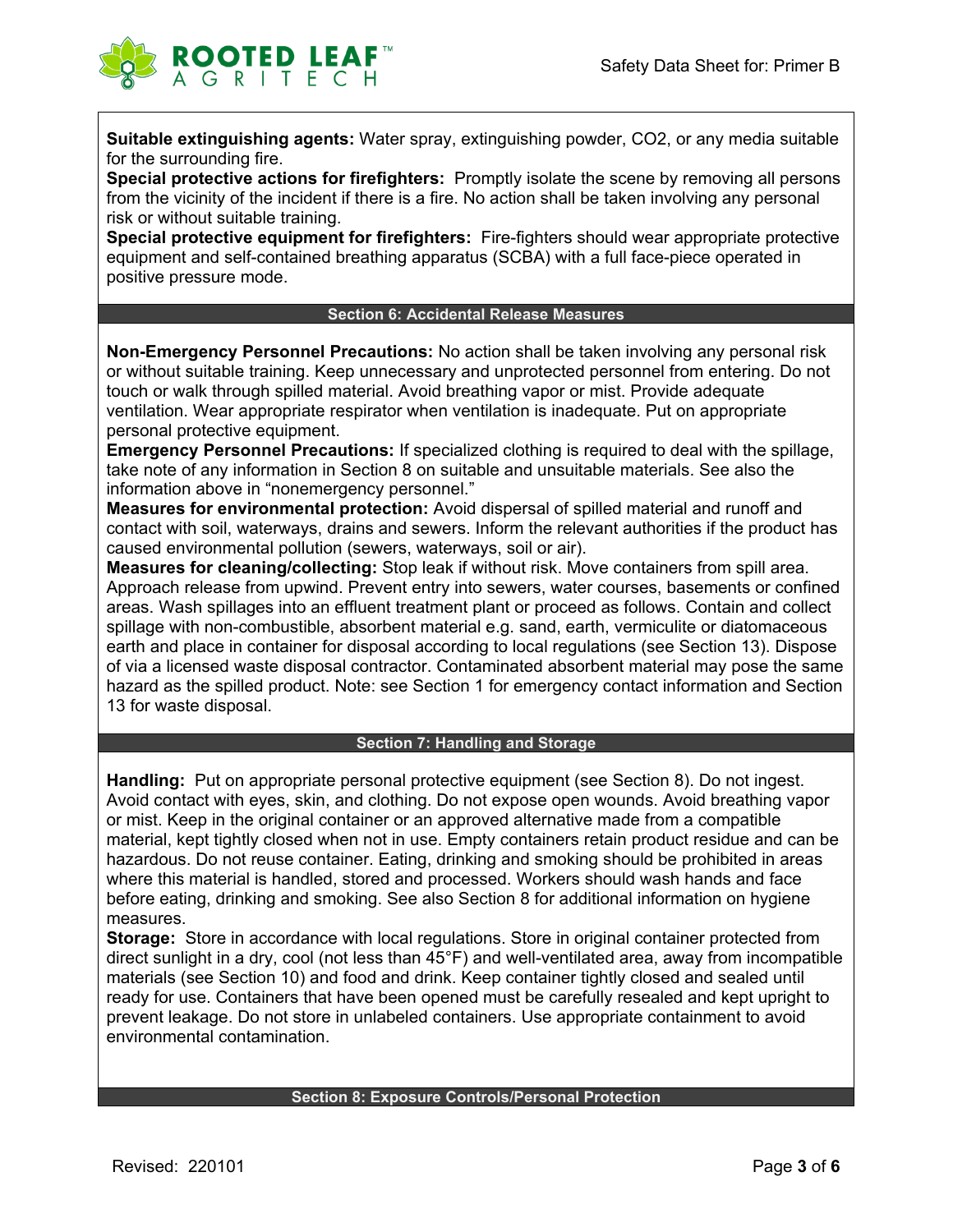

**Appropriate engineering controls:** Good, general ventilation will be sufficient to control worker exposure to airborne contaminants.

**General protective and hygienic measures:** Wash hands, forearms and face thoroughly after handling chemical products, before eating, smoking and using the lavatory and at the end of the working period. Appropriate techniques should be used to remove potentially contaminated clothing. Wash contaminated clothing before reusing. Ensure that eyewash stations and safety showers are close to the workstation location.

**Breathing equipment:** Based on the hazard and potential for exposure, select a respirator that meets the appropriate standard or certification. Respirators must be used according to a respiratory protection program to ensure proper fitting, training, and other important aspects of use.

**Hand protection:** Chemical-resistant, impervious gloves complying with an approved standard should be worn at all times when handling chemical products if a risk assessment indicates this is necessary. Considering the parameters specified by the glove manufacturer, check during use that the gloves are still retaining their protective properties. It should be noted that the time to breakthrough for any glove material may be different for different glove manufacturers. In the case of mixtures, consisting of several substances, the protection time of the gloves cannot be accurately estimated.

**Body protection:** Personal protective equipment for the body should be selected based on the task being performed and the risks involved and should be approved by a specialist before handling this product. Appropriate footwear and any additional skin protection measures should be selected based on the task being performed and the risks involved and should be approved by a specialist before handling this product.

**Eye / Face protection:** Safety eyewear complying with an approved standard should be used when a risk assessment indicates this is necessary to avoid exposure to liquid splashes, mists, gases or dusts. If contact is possible, the following protection should be worn, unless the assessment indicates a higher degree of protection: chemical splash goggles.

#### **Section 9: Physical and Chemical Properties**

**Physical State:** Liquid. **Color:** Clear red **Odor:** Sweet, metallic **Odor threshold:** Not available. **pH:** 2.0 – 2.2 **Melting point/melting range:** <0°C (<32F°). **Boiling point/boiling range:** 100°C (212°F). **Solubility in/Miscibility with water:** Soluble in Water.

#### **Section 10: Stability and Reactivity**

**Reactivity:** No specific test data related to reactivity available for this product or its ingredients. **Chemical stability**: The product is stable.

**Conditions to avoid:** No specific data.

**Incompatible materials:** Reactive or incompatible with the following materials: oxidizing materials, reducing materials, organic materials and strong acids or bases.

**Hazardous decomposition products:** Under normal conditions of storage and use, hazardous decomposition products should not be produced.

#### **Section 11: Toxicological Information**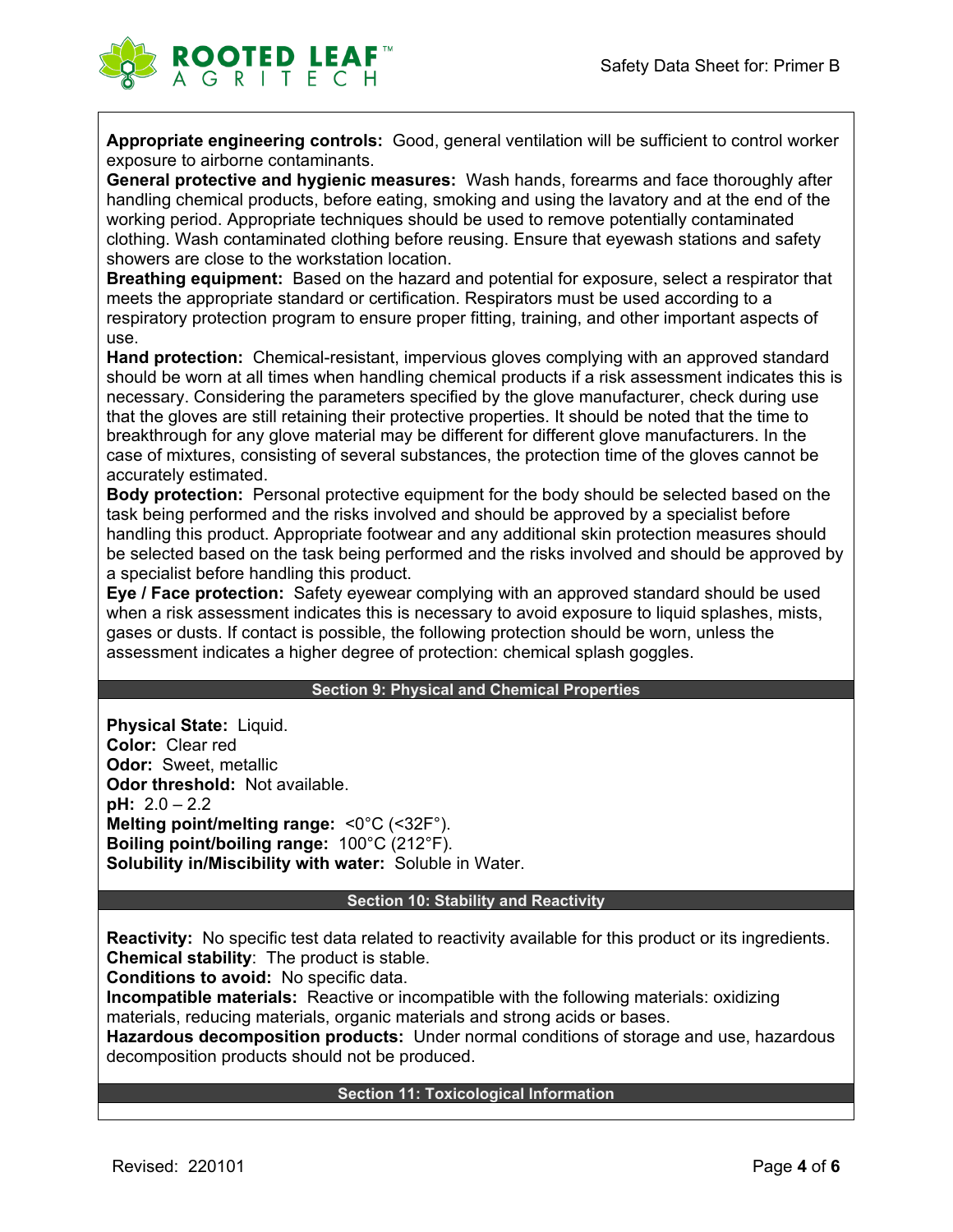

**Acute toxicity:** Not reported. **Potential routes of exposure/potential health effects Skin:** May cause skin irritation, redness, and rash. **Eye:** Redness, pain, tearing. **Inhalation:** Not reported. **Ingestion:** Not reported. **Carcinogenic effects:** Not reported. **Mutagenic effects:** Not expected to be a mutagen. **Reproductive toxicity:** Not reported. **Sensitization:** Not known to be a sensitizer. **Target organs:** Not reported.

## **Section 12: Ecological Information (non-mandatory)**

**Ecotoxicity:** No data available. **Mobility:** No data available. **Biodegradation:** No data available. **Bioaccumulation:** No data available. **Other adverse effects:** No known significant effects or critical hazards.

## **Section 13: Disposal Considerations (non-mandatory)**

**Disposal methods:** The generation of waste should be avoided or minimized wherever possible. Disposal of this product, solutions and any by-products should comply with the requirements of environmental protection and waste disposal legislation and any other federal, state, regional or local authority requirements. Dispose of surplus and non-recyclable products via a licensed waste disposal contractor. Waste should not be disposed of untreated to the sewer unless fully compliant with the requirements of all authorities with jurisdiction. Waste packaging should be recycled. Incineration or landfill should only be considered when recycling is not feasible. This material and its container must be disposed of in a safe way. Care should be taken when handling empty containers that have not been cleaned or rinsed out. Empty containers or liners may retain some product residues. Avoid dispersal of spilled material and runoff and contact with soil, waterways, drains and sewers.

#### **Section 14: Transport Information (non-mandatory)**

**DOT regulations:** Not reported. **Harmonized System Commodity classification code:** 310590

**Section 15: Regulatory Information (non-mandatory)**

**SARA Section 355 (extremely hazardous substances):** Not listed. **SARA Section 313 (specific toxic chemical listings):** Not listed. **Clean Air Act, Section 112 Hazardous Air Pollutants (HAPs):** Not listed. **TSCA (Toxic Substances Control Act):** Not listed.

#### **Section 16: Other Information**